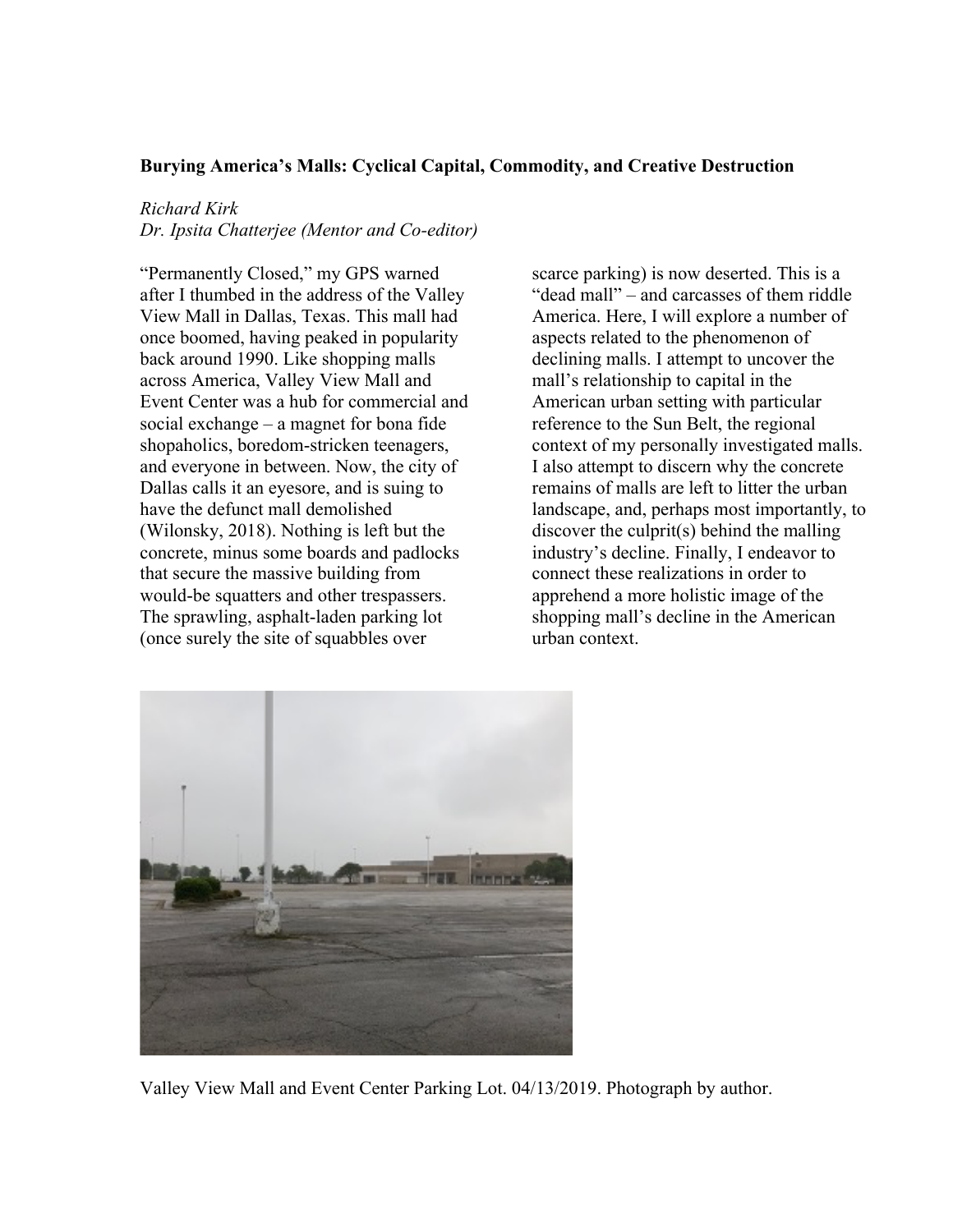According to geographer Jon Goss in his article "The 'Magic of the Mall': An Analysis of Form, Function, and Meaning in the Contemporary Retail Built Environment," the shopping mall is carefully contrived. It is a built environment that utilizes spectacle to exhibit commodity and entice awed consumers inside. Goss writes about the way in which the mall's entrance "beckons" the shopper as they traverse the bleak parking lot, decorated in a way that is "suggestive of an oasis or sanctuary inside" (Goss, 1993). Upon entering, one sees that "[t]he utopia is kept scrupulously clean and orderly, without any material contamination nor hint of the gradual obsolescence that characterizes material objects" (Goss, 1993). Capital has erected a landscape in its image – à la David Harvey – a built environment expressly designed to fuel accumulation for accumulation's sake – masking the fleeting nature of material value. Throughout the latter part of the 20th and continuing into the 21st century until the mid-2000s, such spectacular malls sprang up in most every major city, oftentimes with multiple cohabiting the same cityscape. It was this spatial ubiquity that, in part, contributed to the demise of the American cultural staple.

Josh Sanburn writes in "Why the Death of Malls is About More Than Shopping" published in Time, "There is an estimated 26 sq. ft. of retail for every person in the U.S., compared with about 2.5 sq. ft. per capita in Europe" (Sanburn, 2017). What this indicates is that there is simply too much space dedicated to retail in America to allow for so many malls. That such a problem would arise seems like common sense – probably because it is. Capital frivolously erected mall after mall for the sake of profit accumulation, erecting them in close geographic proximity to other malls and retail outlets despite the impending and

inevitable emergence of a hyper-saturated retail environment. This is but a microcosm of the shortsightedness that we know to characterize capital. Certainly profit accumulation in this over-retailed arena is unsustainable, but capital does not operate with such foresight. It hastily builds in order to fuel its insatiable hunger for extracted surplus value.

For years, damning statistics reflecting an industry decline have been reported – some of which indicate a relationship between the decline of malls and climbing e-commerce. The rise of online shopping is, after all, the most readily namable suspect in the mall killer case. Driving to the mall takes time and navigating it is cumbersome, so why bother when commodity is the tap of a smart phone away? Wolf Richter writes in his Business Insider piece "Nothing Can Stop the Shift to Online Shopping" that the stores getting hit the hardest by the online shopping trend "are typically the stores that populate the malls. Department store sales, which peaked in 2001, have gotten crushed by e-commerce. Despite 16 years of inflation and population growth since then, department-store sales have plunged 35%" (2017). Richter even includes a nice graph to illustrate the point. Further expanding on this decline, a Forbes article by Tim Worstall entitled "The Shopping Malls Really Are Being Killed by Online Shopping" notes that "about 80 percent of the country's 1,200 malls are considered healthy, reporting vacancy rates of 10 percent or less. But that compares with 94 percent in 2006, according to CoStar Group, a leading provider of data for the real estate industry" – signaling what retail analyst D.J. Busch calls the beginning of "a death spiral" (qtd. in Worstall, 2015). So, it has been no secret that malls are dying at an alarming rate.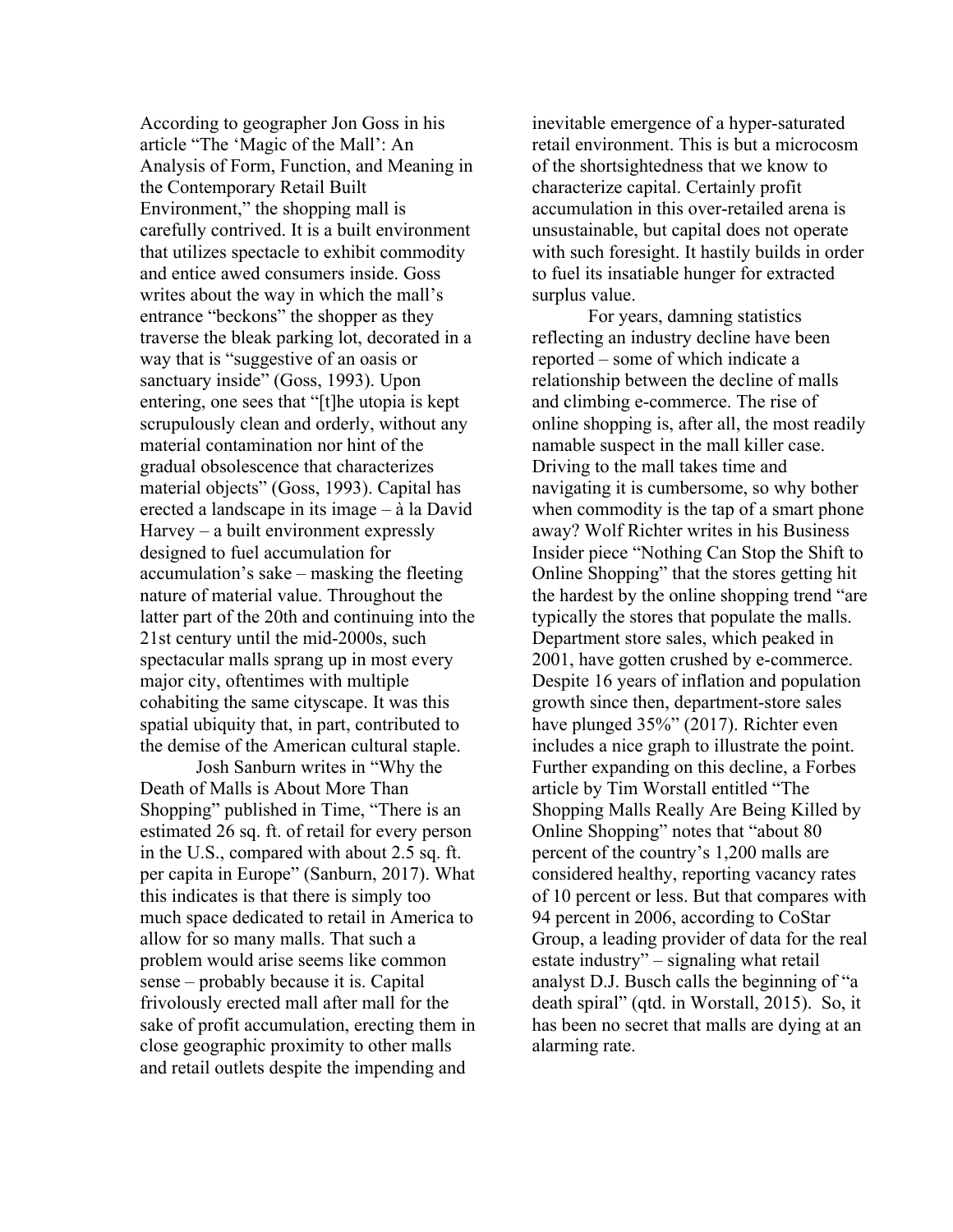

Source: Richter, 2019.

In Denton, I made a trip to the Golden Triangle Mall. Upon walking in through the main entrance, one is greeted by the gloomily lit gated entrance to what had previously been a Sears outlet; it was one of 72 nationwide to close due to plummeting sales (D'innocenzio, 2018). Traveling a bit farther down the corridor, I found the old Dillard's "Men's Department" entrance padlocked. What had been the men's clothing section is no longer an extant portion of the store. Curious about the reason for the apparent downsizing, I spoke to a longtime employee in the Customer Service department:

The phones used to ring all the time, but now it's really slow. We get a lot of

people who call to return things they've bought from the [Dillard's] online store, and we have to process those. That's really what did it, people going online and buying instead of coming in. I can hardly get out of the parking lot here without seeing Amazon trucks driving by. So, they had to close off the old Men's [Department] and move it all over here.

During our exchange, she also mentioned that the Dillard's at Music City Mall in Lewisville, Texas, is being converted into a thrift store. "That's another thing that's doing it, I'm telling you. All these thrift stores," she offered up, as though this were a reason for failing malls. Of course, I held my tongue.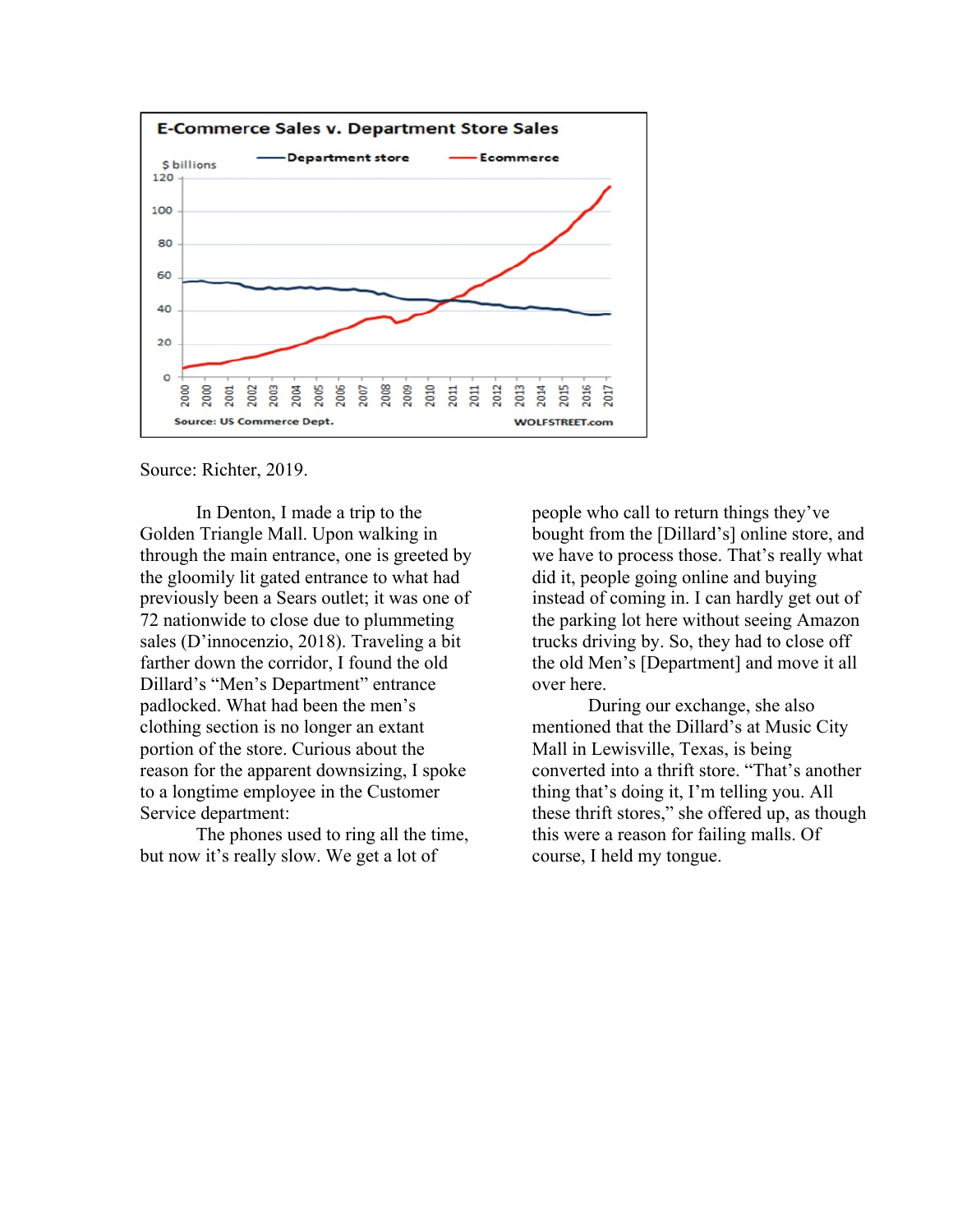

Former Dillard's Men's Department entrance now padlocked, Golden Triangle Mall. Denton, Texas. 04/13/2019. Sign reads: "Dillard's men's department now located inside store. We apologize for any inconvenience. Thank you, Dillard's management." Photograph by author.



Former Sears entrance, Golden Triangle Mall. Denton, Texas. 04/13/2019. Photograph by author.

It was clear that no serious consideration had been given to the

relationship between declining malls and the rising popularity of thrift shops, else a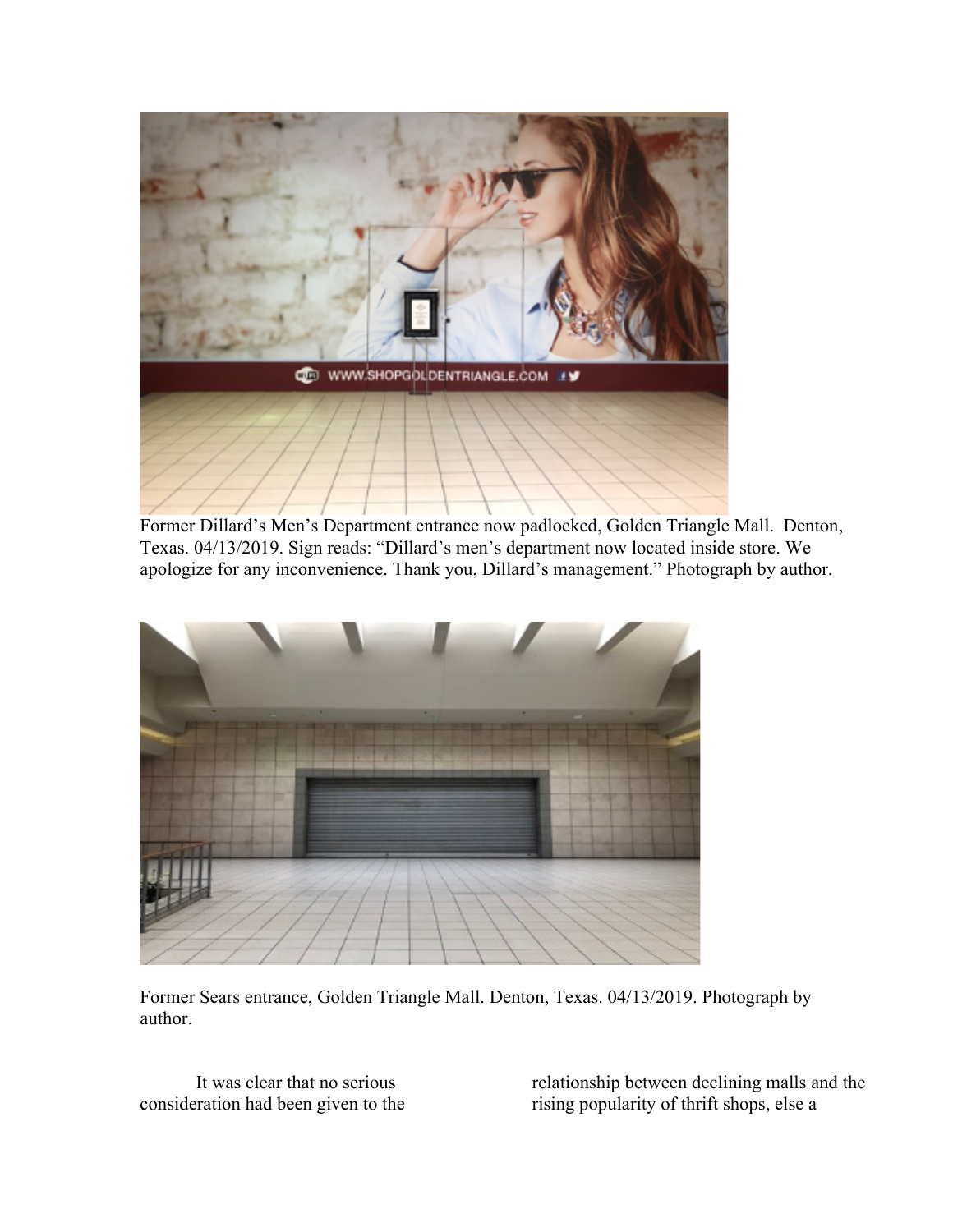comment of that sort would not have been aired. That people cannot afford to shop at high-end malls and instead browse the selection at their local Goodwill is surely the product of a greater systemic problem. Clearly, thrift shops have not "done in" the American mall. What is important to understand, however, is that neither have the isolated phenomena of online shopping and over-malling. This is not to say that online shopping and over-malling are not to blame; indeed they partly are. But the virtual marketplace and needless plethora of spectacular malls is merely part of a much larger story, one that implicates Harvey's notion of cyclical capital.

To ascertain the role of capital in the decline of the American mall, I needed to situate the malling phenomenon into some necessary context. Harvey describes the way in which capital moves throughout a landscape, fleeing from place to place in response to crises of over-accumulation that invariably punctuate capital's predatory occupation of space. Capital is afflicted by a habitual problem, he says. It over-invests in a created landscape to such a degree that it can generate no further profit. It is this zenith of gain that he calls the "crisis of over-accumulation" (Harvey, 1990). Consequently, capital must abandon its host environment and relocate, seeking out a new market in which to invest and extract additional surplus value. Yet the "flow" of capital into a new environment proves only to be a temporary treatment for a chronic condition. Crises of over-accumulation punctuate capital's tenure wherever it gluttonously resides.

Harvey modeled his circuits of capital with specific reference to Rust Belt America and industrialized Western Europe, but the model contains sufficient room and nuance to be applicable elsewhere, too. He posits that capital begins by over-investing in what he calls the primary circuit, that is,

the realm of manufacturing and industry. In places like the Sun Belt, the primary circuit is characterized by agriculture and mineral resource extraction as opposed to extensive factory and mill production (Tretter, 2016). Then upon crisis, capital moves into the secondary circuit, the realm of urban housing and development. It transforms urban landscapes into predacious environments expressly purposed to aid in its gain, seizing control of urban necessity (housing) and commodity (retail centers). Finally, after yet another crisis of overaccumulation, it moves into the tertiary circuit – the most ethereal of markets. These namely concern research and development, software, e-commerce, and technologies (Harvey, 1990). The shopping mall, therefore, we can comfortably situate within the secondary circuit, as it surely falls within the scope of "urban development".

In the secondary circuit, capital has erected spectacle after spectacle to exhibit commodity in the urban space – from theme parks to stadiums to shopping malls – all purposed to fuel profit accumulation. It is virtually inarguable that mall overinvestment is occurring, because its consequences are demonstrably wreaking havoc; stores inside of shopping malls are closing, and entire malls are dying. Given what we know about Harvey's model, one might therefore expect that this capital in crisis would be fleeing uniformly into the realm of the tertiary circuit – but this is not so. While understanding Harvey's circuits of capital is useful in situating the mall within its capital context, the reality of capital inside of the circuits proves to be much more dynamic. By exposing the nature of capital at the level of the secondary circuit, I can bring the cause of the mall's decline into sharper focus. Remember Valley View Mall and Event Center, the dead mall that the city of Dallas wants torn down for being an eyesore? This mall serves an illustrative case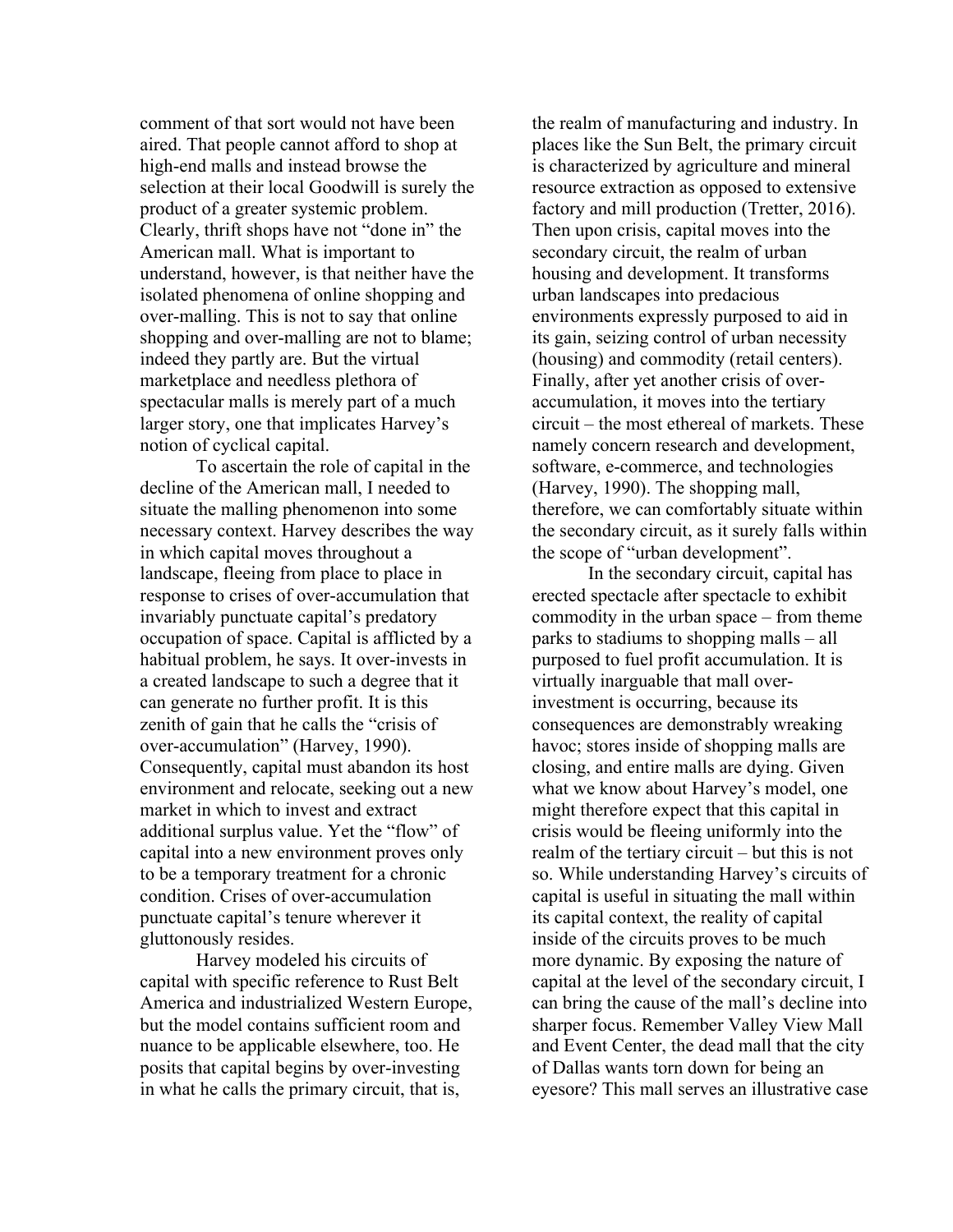study to explore capital's movement within the secondary circuit.

The once-booming mall is now but a shell of its past self: a huge, desolate concrete structure with a sprawling ghost town for a parking lot. The nature of its construction is such that demolition is rendered difficult and very expensive. It is an immobile, implastic built environment. Capital knew this, but had a backup plan if the mall failed: it would simply move on. And when the Valley View Mall and Event Center failed, capital did exactly that, leaving behind in its wake an enormous concrete shell devoid of all use value. (To complete Harvey's sentiment, capital creates a landscape in its image only to destroy it at a later date.) The landscape left behind has been effectively defaced, destroyed, stripped of its use value, because to tear down the mall is just too expensive a task. That is why the carcasses of so many dead malls litter the American landscape; to do anything about their ghostly shells is simply beyond the capacity of local municipalities and bankrupt owners. Harvey, drawing from economist Joseph Schumpeter, calls it "creative destruction" – when capital shortsightedly erects a landscape that is functionally designed to aid in profit accumulation, only to turn around and destroy it when it no longer serves capital's interests. But where is capital going, if not the tertiary circuit?

Should the law come to side with the city of Dallas in its lawsuit to have the Valley View Mall and Event Center demolished, we have already gotten a glimpse of what is to replace it. A piece in Dallas Morning News cites Scott Beck, of renowned development firm Jeff Beck and Sons, on what may come next if the mall is torn down: "1.5 million square feet of retail storefronts, restaurants, residential units, office towers and even a high-rise hotel with condo towers" (Wilonsky, 2018). Capital is

moving dynamically within the secondary circuit of urban development – not just flowing into the tertiary. It experiences micro-crises, wherein it over-invests in particular market niches and upon reaching the point of over-accumulation must relocate into yet another within the secondary circuit – urban housing, office buildings, restaurants, and even more retail outlets, this time independent of a spectacular mall's superstructure.

Capital is diversifying its portfolio in the secondary circuit, looking to minimize its risk but maximize its net surplus extraction. In terms of Valley View, Beck wants to create what he calls an "urban village," a more diverse landscape that caters to the uber rich. This is not just an idiosyncrasy of Valley View, either, but rather an unnerving trend. In Plano, Texas, a "one billion dollar plan has finally been approved for Centurion American Development Group to redevelop the [Collin Creek Mall] into a mixed-use project with housing, entertainment and offices" (Ziots, 2019). Quotations of this sort regarding other malls, both dead and dying, are scarily abundant. While America's malls are dying, capital is shifting gears. It is seeking a fresh face, diversifying its urban image, and dynamically pumping investments into variable facets of the urban landscape. Most saliently, this means rampant gentrification related to the inevitable rises in ground rent surrounding the re-developed space. It is easy to envision the consequences of such gentrification on the surrounding poor and working class, who would be forced to leave due to exponentially rising rent. The diversification of capital within the landscape of the secondary circuit has grim implications for already vulnerable urban populations, implications that simply cannot be treated with adequate enough care herein.

Understanding what is killing America's malls proves, then, to be a much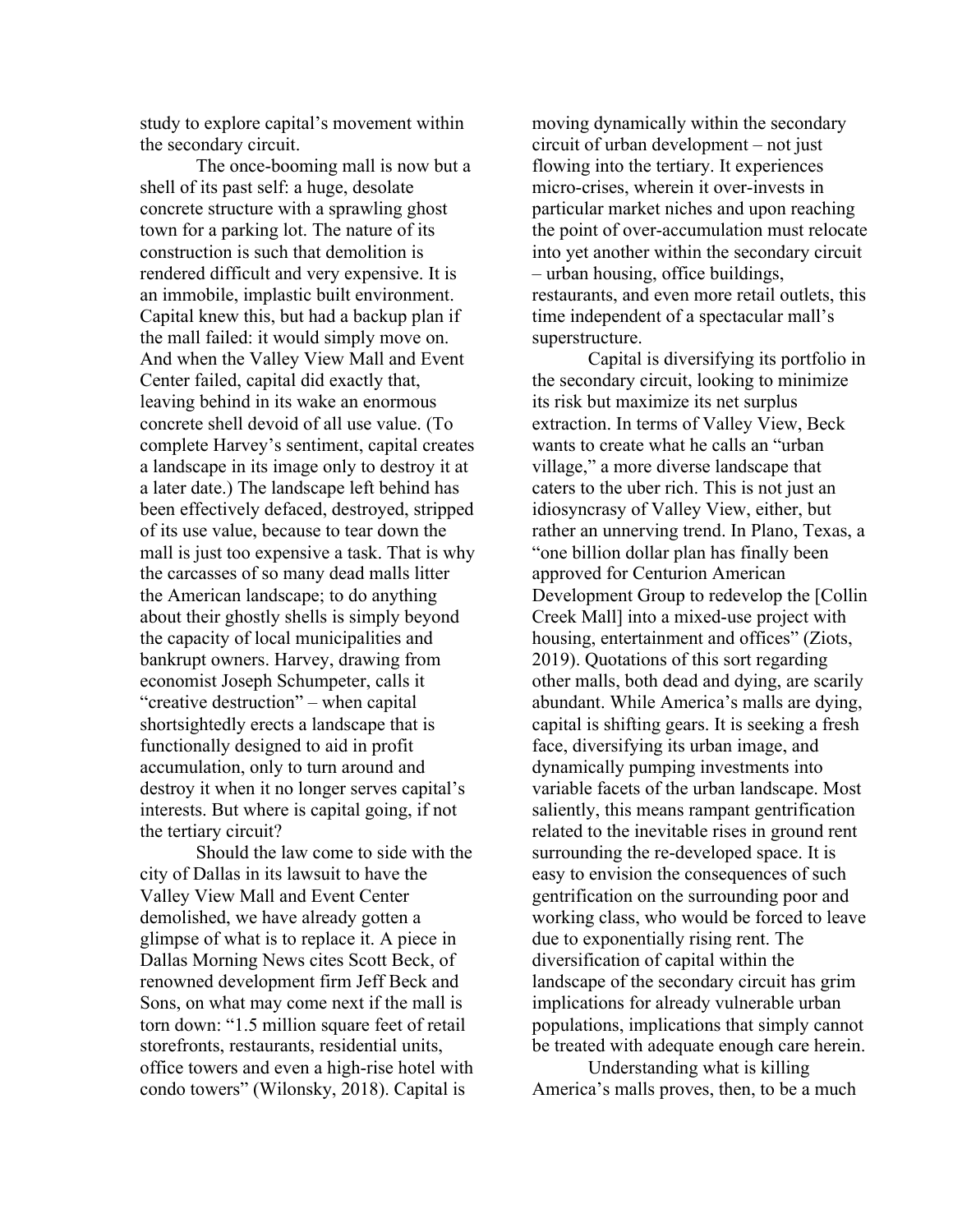more complex concern than merely positing that online sales, over-malling, or thrift shops are the simple culprits. In truth, the shopping mall is the victim of the very thing that it was erected to generate – capital. Its predatory nature and dynamic movement within the secondary circuit is the killer of the American mall. But you and I aren't off the hook. We are capital's accomplices, and

each of us holds a shovel. We are the tightlipped gravediggers burying America's malls, and it is our collective complicity that perpetuates the destructive cycle of capital in our cities. The result: a sea of dead malls litters the landscape, awaiting the bulldozers and wrecking balls that will make way for capital's next ventures atop the ashes.



Valley View Mall and Event Center, circa 1978. Source: Grant, 2019

## **Bibliography**

D'Innocenzio, Anne, et al. "Sears in Denton One of 72 Nationwide to Close as Sales Plunge." Denton Record-Chronicle, 31 May 2018,

www.dentonrc.com/business/sears-indenton-one-of-nationwide-to-close-assales/article\_bbc5d462-d6d6-5408-93dee8c138421025.html.

Goss, Jon. "The 'Magic of the Mall': An Analysis of Form, Function, and Meaning in a Contemporary Retail Built Environment". 1993, https://www.researchgate.net/publication/24 941.

Grant, Clint. Photograph of Valley View Mall in 1978. "Malls Were Meccas for Black Friday Shoppers Back When Valley View Was New." Dallas News, Dallas